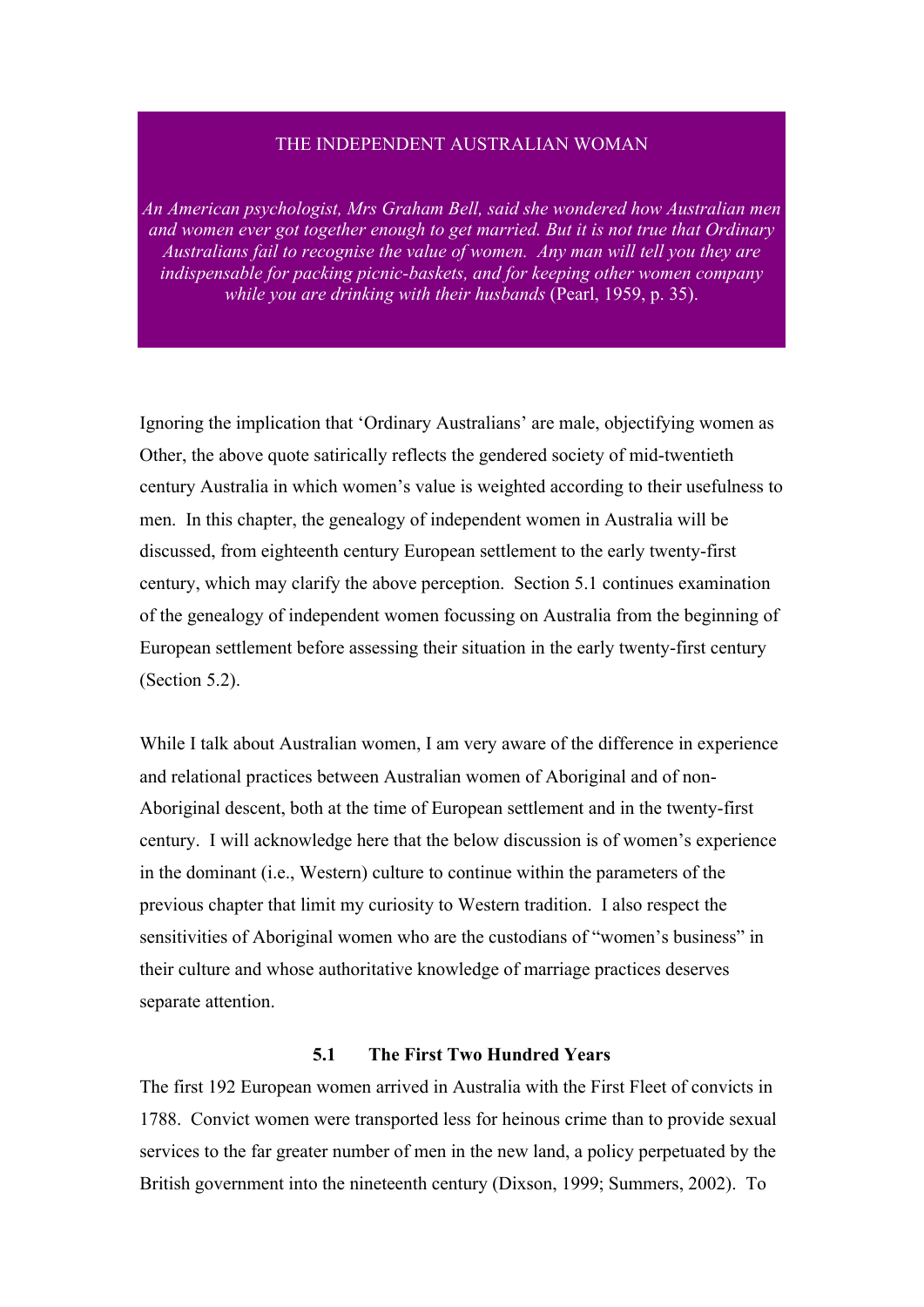implement this policy, offending women were treated more harshly than men by the British justice system with every woman aged less than 45 years who was healthy enough to make the journey so committed. The treatment of convict women *en route* to Australia was a portent of the degradation that was to come. A study found that only one fifth of those sent to Tasmania (one of the two destinations for women, Sydney being the other) had been prostitutes in Britain but the conditions of the journey and their reception in the colony ensured the universality of their sexual exploitation just to survive.

It was Lt Ralph Clark of the First Fleet who coined the term *damned whores* to describe the female transportees (Summers, 2002) and the appellation stuck to nearly all women in Australia for the better part of a century. Even the first waves of women migrants, brought to enter domestic service, were subject to similar abuse by men and authorities who provided no support or protection on their arrival (Dixson, 1999; Gothard, 2001; Summers, 2002). The situation was so bad that convict women opted to stay in the infamous Women's Factories, established as both prison and workplace, rather than take their chances in town, although an establishment such as the Parramatta Factory regularly took on the appearance of a cattle yard with men visiting to select a woman for immediate sexual service or cohabitation (Summers, 2002).

The end of transportation in 1852 (Gothard, 2001) brought women, both convict and free migrant, some relief from the overt contempt with which they had been enfolded since European settlement. The idealised British bourgeois family became a linchpin of capitalist endeavour with wives located much higher on the social ladder (Farrell, 2001). Married couples and eligible single women were a priority for assisted passage although, unlike other outposts of the Empire, Australia was reluctant to receive Britain's surplus middle-class women. Instead, working-class women were required to provide domestic service for the newly privatised domestic sphere (Gothard, 2001). For the women themselves, work was the main factor in their decision to migrate, rather than to find a husband. Ironically, given its first decades, while other colonies emphasized the availability of eligible men to attract single women migrants, Australia did not (Gothard, 2001).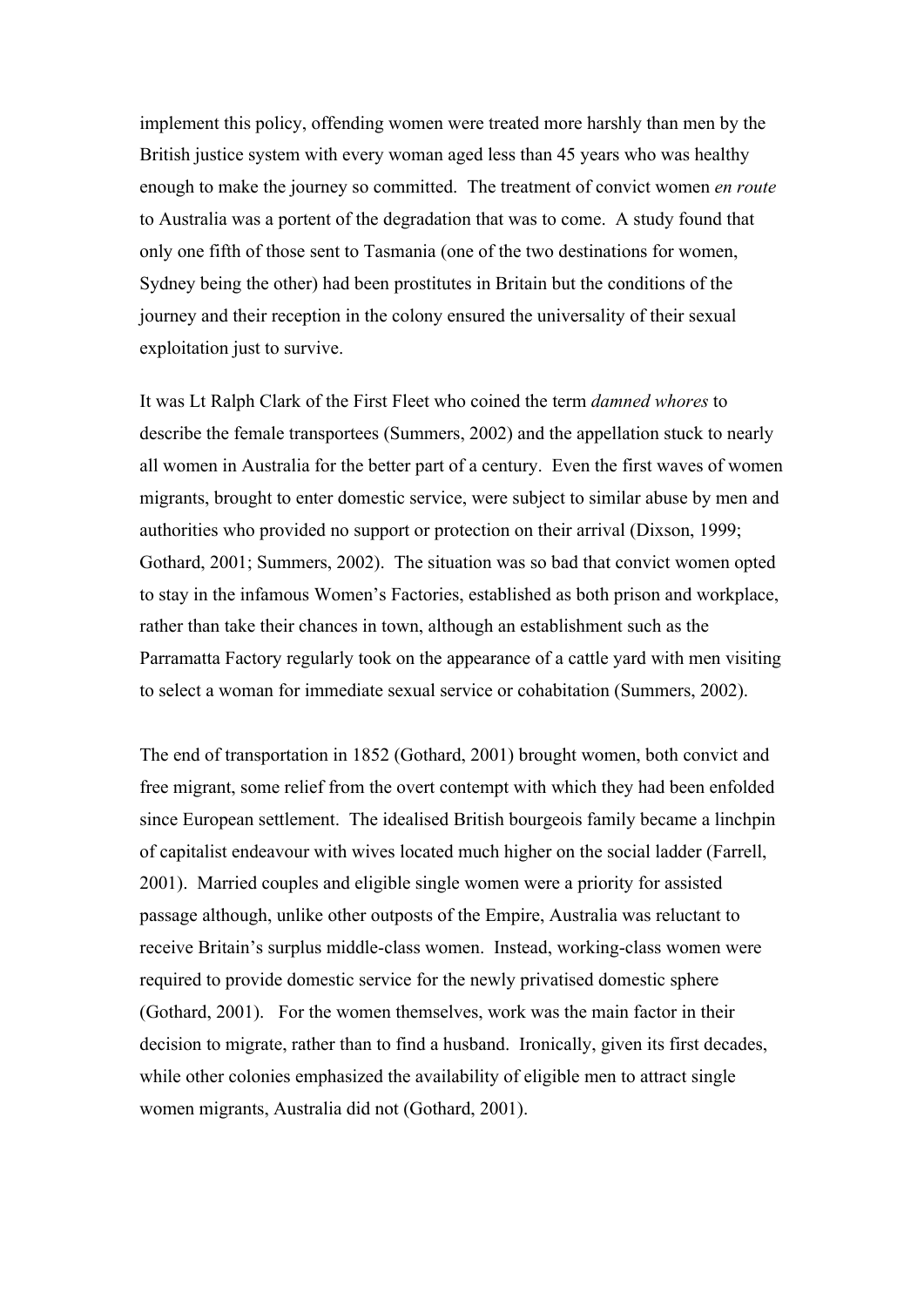In the early years in New South Wales, emancipated female convicts and free women were able to apply for land grants, both in towns where they could begin businesses and in the country where they could also apply for convict farm labour (Farrell, 2001). Sometimes, spinsters and their widowed mothers selected adjacent blocks to create a substantial family holding (Grimshaw, 1986). Wives had greater rights than those in England, being able to act for absent husbands or trade in their own right if they were married to convicts. Women were registered in a broad range of occupations from merchants, printers, miners and brick-makers (as were their Roman counterparts two millennia earlier) to confectioners and shopkeepers. Yet the assumption of the respectable family model that prevailed in the Mother Country saw the loss of this promising independence. The ideological imperative encased middleclass wives in domesticity, protected from the public sphere. As Farrell puts it "daughters and granddaughters of women who earlier farmed or operated businesses in their own names were, from the mid-nineteenth century, expected to become decorative adjuncts by which their husbands' successes could be measured" (Farrell, 2001, p. 125).

Women's employment opportunities and wages were significantly lower than men's, justified on the basis that single women were simply marking time until marriage when they would withdraw from the paid workplace and that they would likely spend any surplus on luxury items. Caroline Chisholm, who had worked tirelessly to attract single women to Australia, to improve the sex ratio and civilise the country's heavily masculine ethos, argued against a self-supporting wage level for women so as to discourage single women from staying that way and men from relying on their wife to support a household (Summers, 2002).

Unlike Britain where the bulge of unmarried women made independent living socially viable, if not altogether easy (Cooper, 2001; Holden, 2007; Horstman, 1985; Hudson, 1995; Vicinus, 1985), the continuing excess of men meant this did not become an acceptable option for Australian women. Approximately 82.5% of all women were married at the 1891, 1901 and 1911 censuses (Summers, 2002). The married women of the middle-classes used their exclusion from the paid workforce to redirect their energies to social reform: to advocate temperance, to argue against unilateral prosecution of prostitutes, to advocate contraception, and to agitate for women's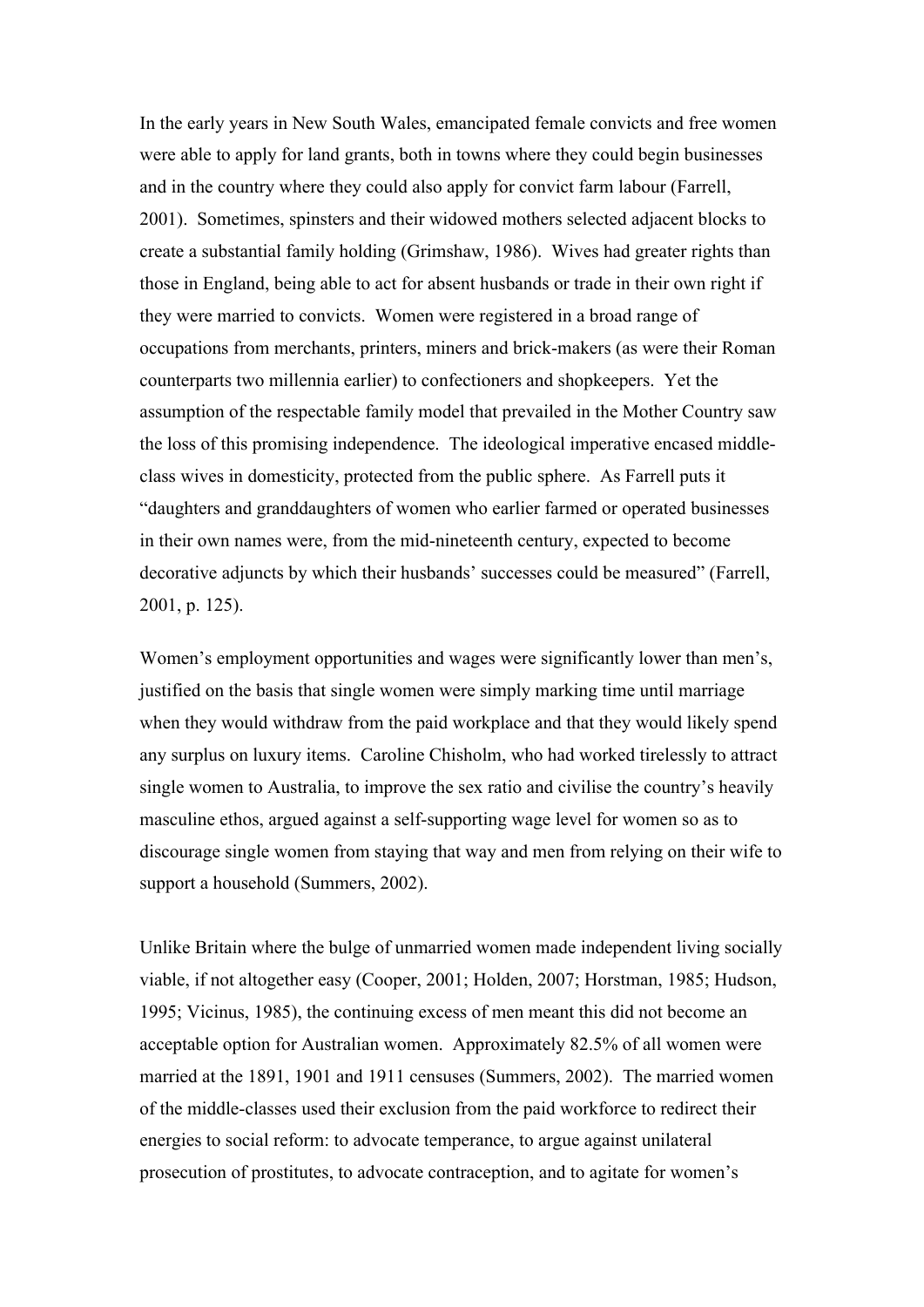suffrage (Grimshaw, 1986). Yet Dixson (1999) argues that the residue of earlier attitudes towards them had left Australian women *per se* with an impaired selfconcept that militated against their replication of the women's movement that was active elsewhere. Nonetheless, women's suffrage had been achieved at the Federal level by 1908, earlier than in Britain.

World War One (WWI) brought any progress to women's full independence to an end. Denied participation in active duty (other than as nurses) or war work, maternity and morality epitomised the ideal Australian woman, the latter expressed nationalistically through persuading or shaming men into enlisting (Shute, 1995). Women's opportunities for paid employment did increase, partly because of the growth in feminised work in the new light industrial, office and service areas such as banking and the public service. However, it was accompanied by complaint from men that women were taking their jobs, concern about women's neglect of hearth and home for freedom and independence, and the temptation posed to men of a mixed-sex workplace (Lake & Damousi, 1995). Shute (1995) argues that WWI enshrined masculinity as the Australian character, setting back women's aspirations for half a century.

Certainly, by the early 1920s women were under pressure to return to the home. Women's magazines that had featured stories about the workplace now dampened career aspirations, focussing instead on domestic skilling while promoting the stopgap jobs young women could take while waiting on marriage (Cameron, 1982). The only emancipatory advances of the decade were acceptance of women's greater freedom of movement in public places and acknowledgement of female sexuality, although the sexual revolution that characterised the flapper decade overseas did not reach Australia (Summers, 2002).

Fluctuation in women's participation in the paid workforce continued over the next few decades, with first the Depression then World War Two (WWII) favouring increased employment before labour force economics reasserted male privilege. For example, the 1933 census recorded a 27.9% increase in female breadwinners as men's jobs disappeared (Summers, 2002). One driver for the increase may have been the discriminatory relief policies that denied women any public support when a domestic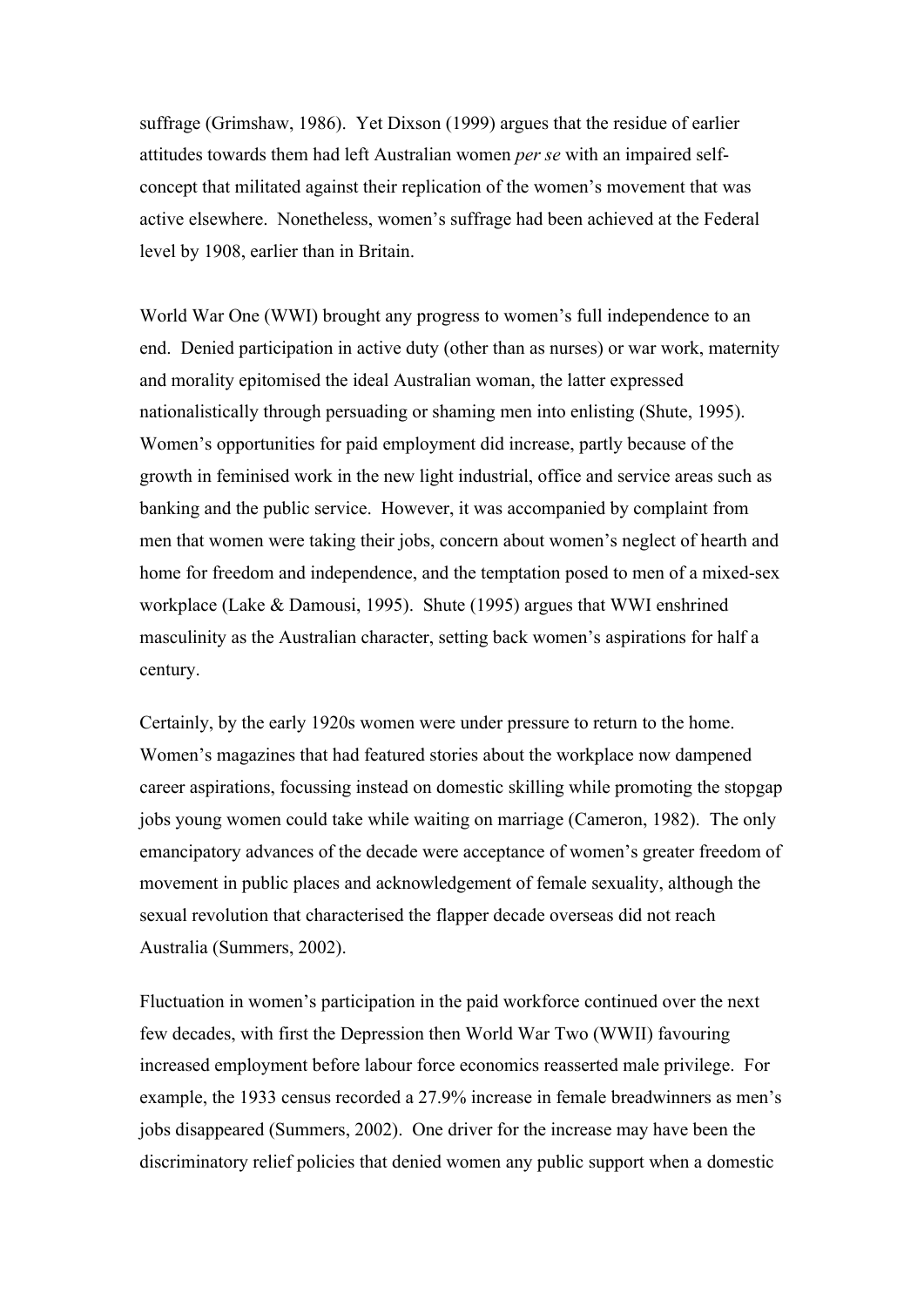service position was available, anywhere, under any conditions (Bremner, 1982). Instead of women's involuntary assumption of breadwinner status being supported, public discourse such as the editorial position assumed by the *Australian Women's Weekly* and the *Sydney Morning Herald* blamed working women for the loss of men's jobs and for the Depression (Bremner, 1982). Agitation for equal pay brought no beneficial outcome, with the Arbitration Court maintaining the ideological formula of the basic women's wage being about 54% that of men's, itself calculated at a level sufficient to support a family even though it was acknowledged to be inadequate. The least disadvantaged demographic was the single male who was assured of the familysupport rate while single women and women with dependents were not. Women activists mobilised to provide accommodation, re-training and charitable support to the most disadvantaged women (Summers, 2002).

Between the Depression and WWII, women in the paid workforce were invariably single, deserted or poor (Beaton, 1982). However, the onset of WWII offered more opportunities than WWI had done for women's participation in the war effort. By 1944, 49,000 women were active across the three armed services, 3,000 had joined the land army, and women's employment had again increased, this time by 35% (Summers, 2002). However, equal pay remained elusive with employers going to extraordinary lengths to ensure the pool of cheap female labour continued, even reclassifying previously male jobs if they had to or simply refusing to pay the wage rates approved by the wartime Women's Employment Board (Beaton, 1982). The low wages that continued to be paid for women's traditional work areas failed to attract sufficient workers and the Manpower Committee, established at the beginning of WWII to manage labour resources, used its powers to direct women into the lowpaying jobs that they had rejected. All childless women aged between 18-45 years had to register and, if unemployed, or refusing to work in essential industry, the armed forces, or land armies, could be conscripted into, and redeployed within, the workforce. The foremost women's magazine of the day, the *Australian Women's Weekly*, threw itself into confirming the call for women's labour by redirecting its editorial focus from hearth and home to the benefits of paid employment for women, coinciding with the appointment of its Chair to the manpower committee (Wright, 1973).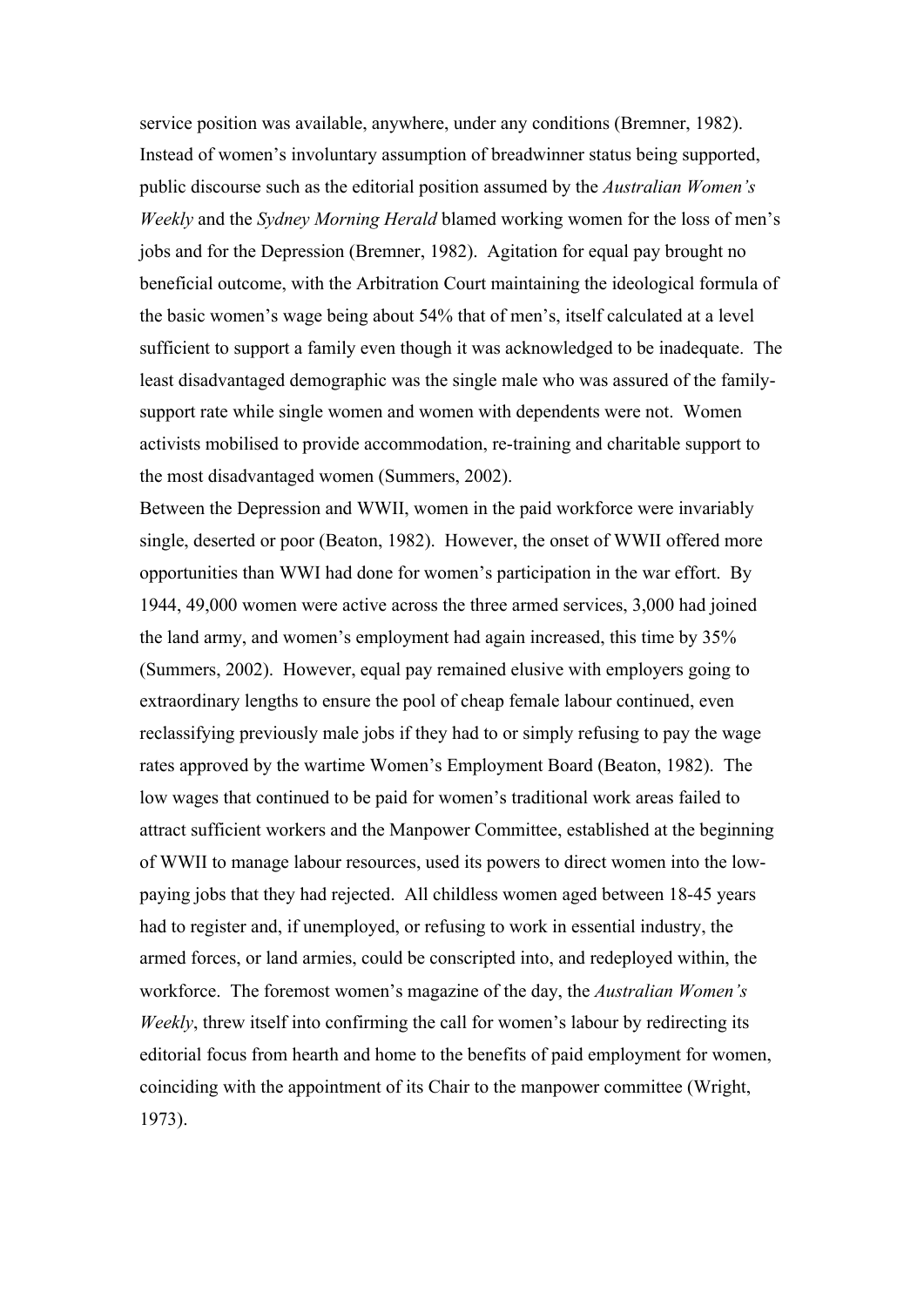Post WWII, Australia and the rest of the Western world underwent an ideologicallydriven process of returning society to the "traditional" one-income, nuclear family model of social organisation (Lake & Damousi, 1995; Summers, 2002). The same publications that had eulogised paid employment during WWII now focussed on marriage and domesticity (Beaton, 1982), despite research showing women's reluctance to return to pre-war conditions (Wright, 1973). This situation continued until the liberation movements of the 1960s when all women, rather than primarily the single and disadvantaged, again reasserted their right to economic participation. The liberation movement, and the growth of the consumer society, were instrumental in women's return to the paid workforce in growing numbers during the final decades of the twentieth century. Not only were women wanting to participate in the paid workforce, the family needed two incomes to purchase the goods increasingly deemed necessary for a comfortable life, and industry needed a deeper labour pool from which to draw staff for emerging recreational, commercial and professional services.

As discussed earlier, patriarchy's adaptation to women's financial independence that reduced the marriage imperative was a return to that of similar circumstances in previous centuries. "Society's contempt for the single woman, especially the economically secure single woman, that most blatant contradiction to the idea that women ought to be married and dependent, is revealed in the ways it tries to remove that independence" (Summers, 2002, p. 494).

## **5.2 The Early Twenty-First Century**

Across millennia, when circumstances have allowed greater choice, women have welcomed the opportunity for self-sufficiency. In twenty-first century Australia, the fundamentals of neoliberalism have relaxed previously gendered social inequities so that women may exercise greater choice about their life options. This is evident in Australian Bureau of Statistics (ABS) data that show that, at any one point across the lifespan, at least 32% of all women aged 15 years and older categorise themselves as being independent (across all single categories; range 32.37-99.42%) in 2006 (Figure 5.1), an increase from about 29.5% in 2001 and about 26.5% in 1996<sup>1</sup> (ABS, 2007a)

 $\frac{1}{1}$  It should be noted that the ABS' census data do not record *de facto* relationships, and a significant number (23.7%) of individuals identifying as being single include those in committed sexual relationships who live apart by choice or circumstance (Headey & Warren, 2008).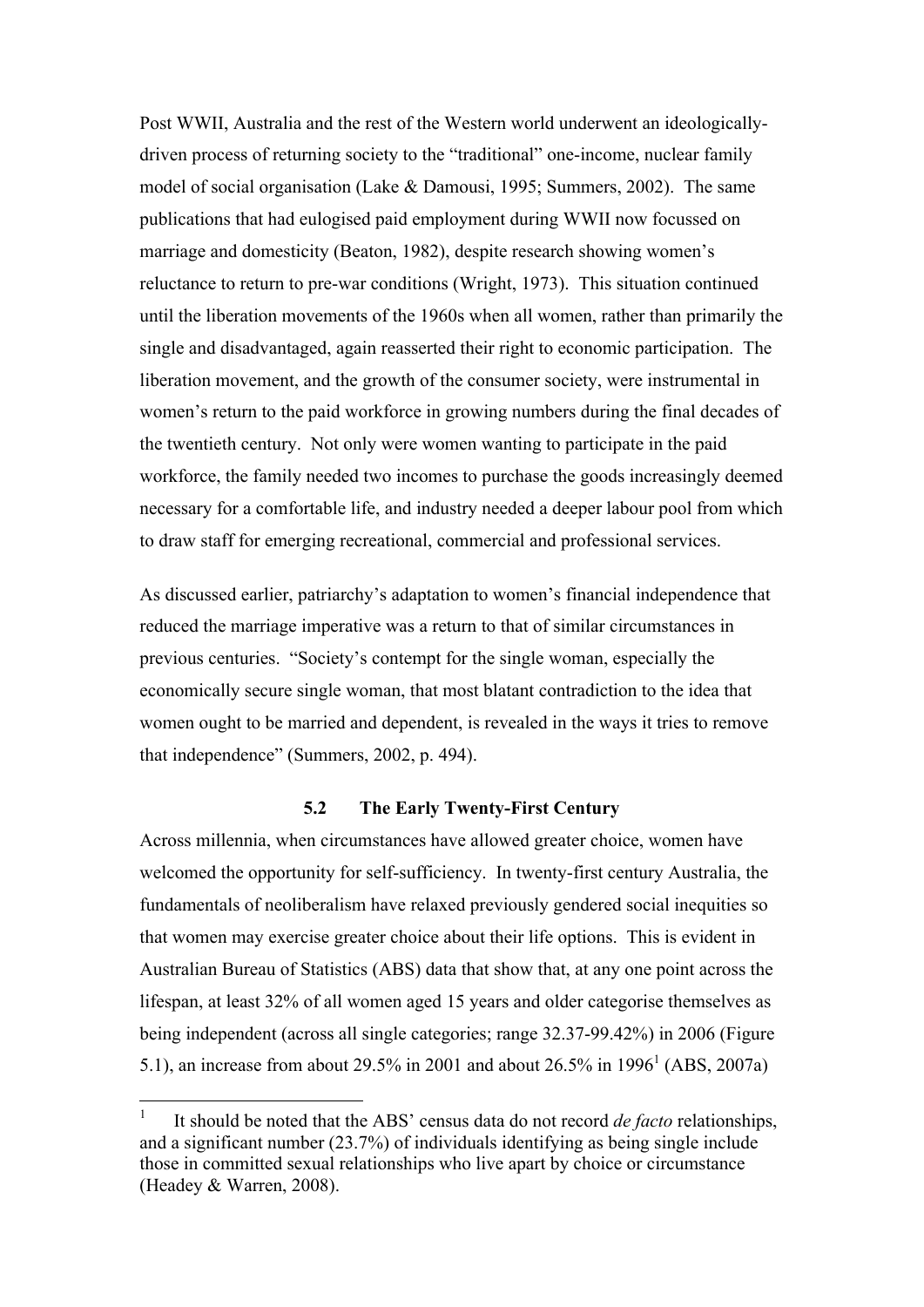(Figure 5.2). Further, the combined single categories of *separated*, *divorced*, *widowed* and *never married* women have overtaken *married* women to be the majority. The percentage of always-single women increased more than the other combined single categories, up by 9.52% in 2001 and a further 3.89% in 2006.



*Figure 5.1.* Australian women's marital status by age, 2006



*Figure 5.2.* Australian women's marital status, 1996-2006

In 2006, nearly a quarter (24.36%) of all household types accommodated one person (ABS, 2007b). The single-person household is reported to be the fastest growing household type (de Vaus, 2004a; Mackay, 2005) (Figure 5.3) with almost one in 10 people living on their own (de Vaus, 2004a).

ABS 2009 data show slightly decreasing fertility for most age groups from a 30-year high the previous year, with 35% of births ex-nuptial. "The proportion of ex-nuptial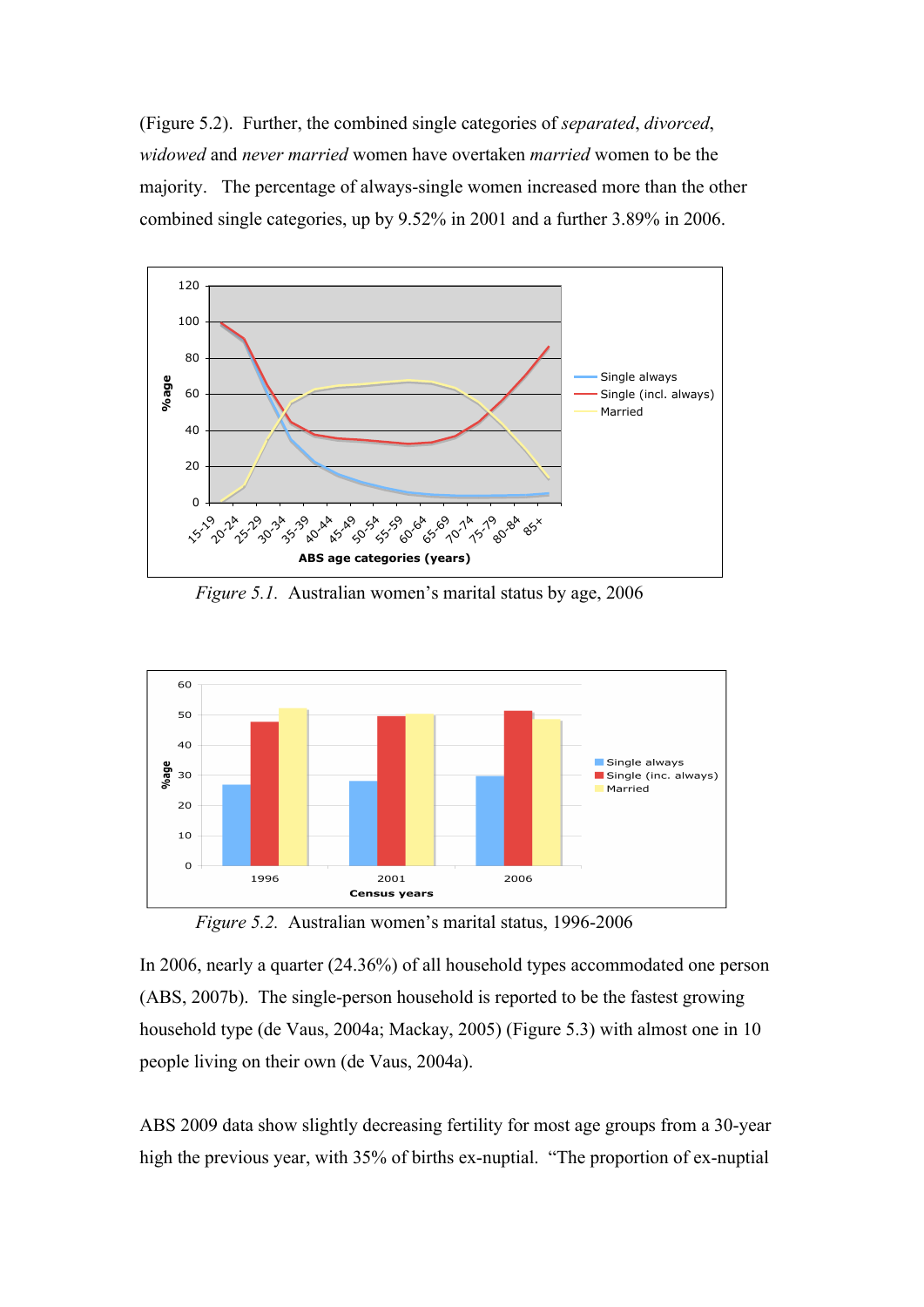births has been increasing since the 1950s, and has risen strongly over the past three decades" (ABS, 2010a, p. 13) although the percentage of those without acknowledged paternity has decreased.



*Figure 5.3.* Dwelling type / family type, 2006

While many of these babies are born to *de facto* couples so are ineligible for registration as a nuptial birth, an increasing number are born to women who choose to bear and raise children alone<sup>2</sup>. Arguably, it is the freedom brought by financial independence that enables women to satisfy their maternal aspirations without committing to a possibly unsatisfactory interdependence with the child(ren)'s father.

The independent demographic might be thought, if not normative, to be a significant social group rendered eligible by its sheer numbers for a respected place in contemporary culture. However, as with other numerically strong "minorities", perceived deviance from dominant ideological norms of contemporary culture brings reduced status and marginalisation in public discourse (DePaulo, 2007; Reynolds, 2008) that will be investigated in Study 1.

The gender gap in average weekly earnings continues, associated with a gendered workforce that still sees women predominantly in the service industries and men

 <sup>2</sup> Details of the Australian organisation *Solo mums by choice* and an American equivalent *Choosing single motherhood* may be found at www.smcaustralia.org/ and www.choosingsinglemotherhood.com/, respectively.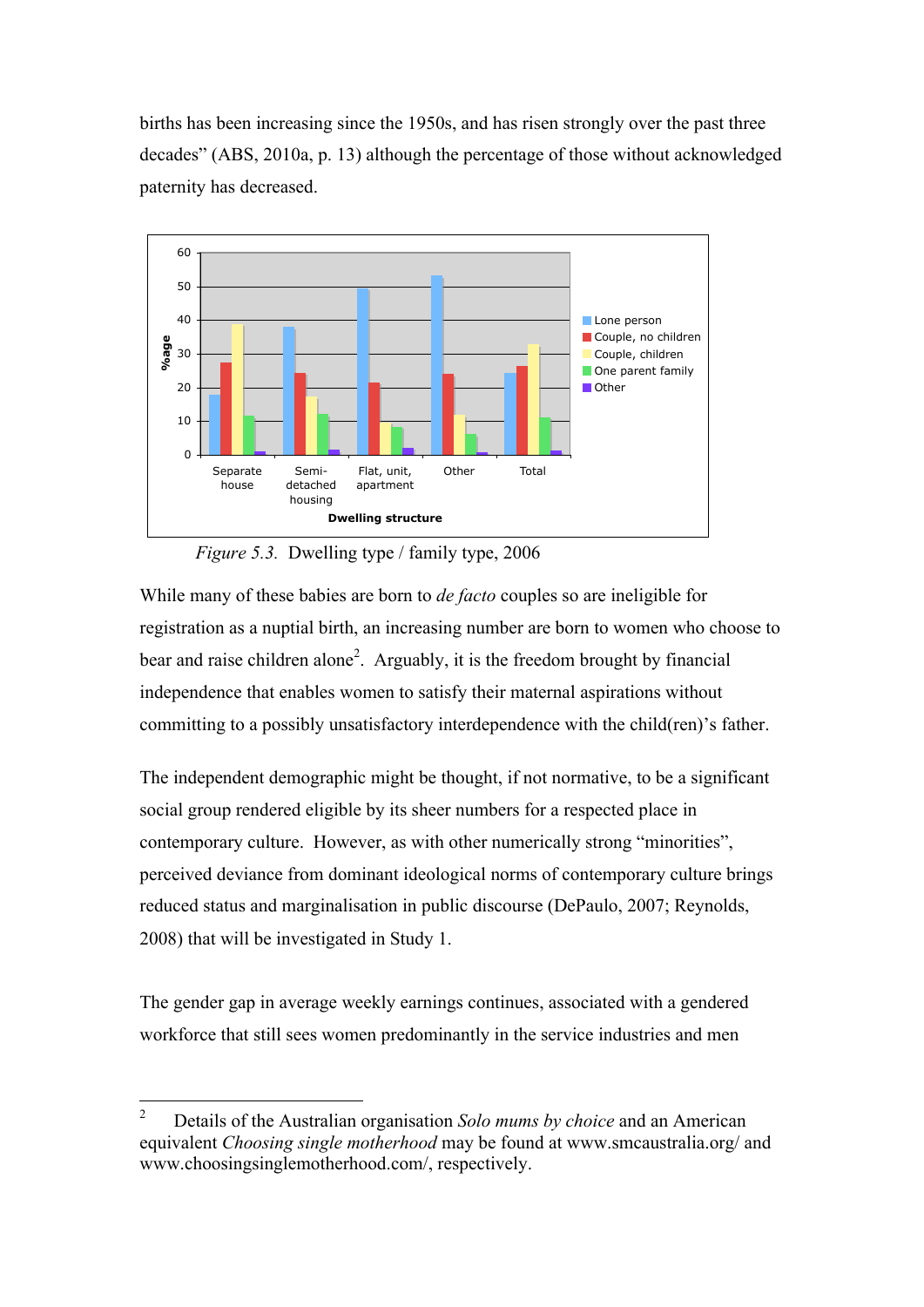employed in the higher paying technical and trades areas (FaHCSIA,  $2009$ )<sup>3</sup>. However, current national economic demands make women's paid workforce participation fundamental to national productivity and growth which, in turn, leads to their greater financial independence and a lower incidence of interdependence as women find less need to seek financial security through marriage.

Concomitant with this, and coupled with the success of third-wave feminism that has been coopted to serve the interests of neoliberalism (McRobbie, 2009), women have greater visibility in public affairs as evidenced, at the time of writing, by the top of the Australian political tree being populated by women: HRH Queen Elizabeth as head of state, Quentin Bryce as her representative Governor General, and Prime Minister Julia Gillard. Of these women, Ms Gillard has the least conventional domestic arrangements, choosing not to formalise her interdependence. Her failure to do so, or to have children, or to attend to feminine domestic duties such as having a full fruit bowl on her kitchen table were regularly cited early in her tenure as evidence of her distance from the electorate (Trinca, 2010). More recently, a television series parodying her private life was aired by Australia's public broadcaster with content offensive to political friend and foe, and to much of the viewing public (Vaughan, 2011). Much of the content referenced the Prime Minister's purported sexuality, a common discourse about women whose domestic arrangements do not comply with those mandated by patriarchal ideology. While the private lives of female parliamentarians invariably attract greater interest than their male peers (Drabsch, 2007; Lawrence, 1999; Ustinoff, 2005), anxiety about women without conventional family lives who seek leadership roles are most likely to sustain vituperative comment (Fitzherbert, 2005).

## **5.3 Conclusion**

At the beginning of European settlement, migrant women were positioned by the discourse of institutional power relations as utility to the male pioneers, in many cases involuntarily, of this new frontier (Hunt, 1986). Women's relational independence became possible in the service of expanding the early colonial economy before being lost to the nascent model of the patriarchal nuclear family imported from Britain. The

<sup>&</sup>lt;sup>3</sup> Department of Families, Housing, Community Services and Indigenous Affairs